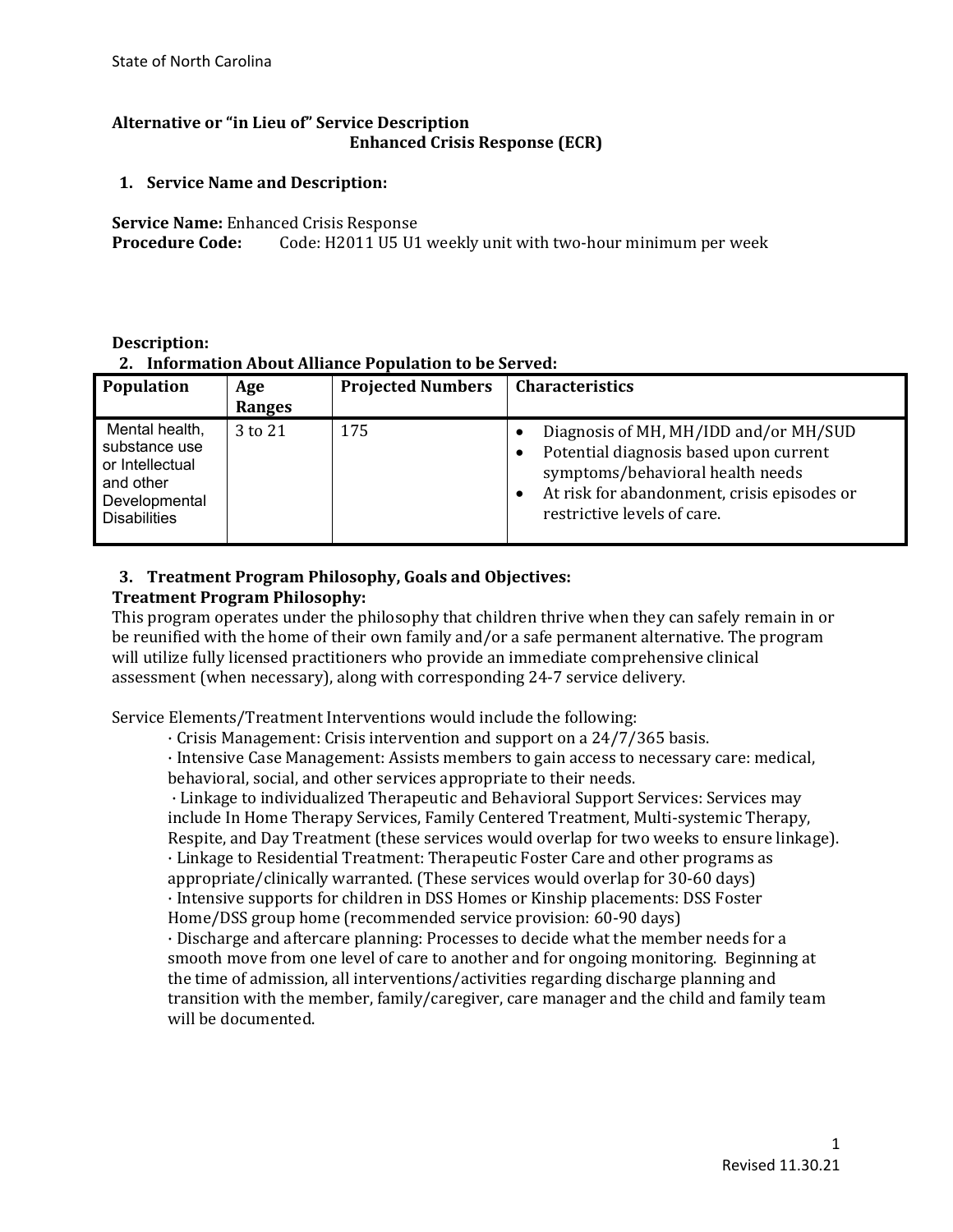#### **Objectives and Goals:**

Overall, it is expected that ECR will assist with engaging the family, decreasing crisis events, linking to services, and maintaining the member in the community with outpatient/enhanced services.

- Reduce unnecessary use of the Emergency Department
- Reduce the need for DSS to obtain custody due to abandonment

### **4. Expected Outcomes:**

When ECR becomes involved with a member at-risk of presenting to the ED, it is expected that an ED assessment/admission will be prevented.

If a member is at-risk of abandonment in the ED, the goal is to engage the member's guardian in order for the member to remain in the home and prevent the member going into DSS custody.

### **5. Utilization Management:**

The provider will submit their weekly claims once the minimum hours of service has been met. The provider will also submit encounter claims (with a modifier) in order to account for all time being spent with the member (total number of contacts as well as frequency).

Members will receive a pass-through of one billable unit per week for eight weeks. If a member is receiving an enhanced service at the time of the initial referral, a Treatment Authorization Request (TAR) must be submitted by the provider in order for Utilization Management to complete a clinical review for medical necessity to ensure the services are not duplicative.

If a member needs services beyond the eight-week pass through, an authorization is required. Authorization after the initial eight unit pass through can be requested for four additional units per re-authorization request.

If/when members are linked to another service, a TAR must also be submitted to allow for the overlap of services if needed, based on the below.

- Linkage to individualized Therapeutic and Behavioral Support Services: Services may include In Home Therapy Services, Family Centered Treatment, Multi-systemic Therapy, Respite, and Day Treatment (these services would overlap for two weeks to ensure linkage).
- Linkage to Residential Treatment: Therapeutic Foster Care and other programs as appropriate/clinically warranted. (These services would overlap for 30-60 days

At all times the care manager/coordinator shall be informed of the status of the planning and discharge. In the event that the individual doesn't have a care manager, a care manager will be assigned in accordance with the Alliance care management policy and procedures.

#### **Entrance Criteria**

The member (ages three to 21) is eligible for this service when the following criteria are met: 1) There is a diagnosis of MH, MH/IDD, and/or MH/SUD OR potential diagnosis based on current symptoms/behavioral health needs.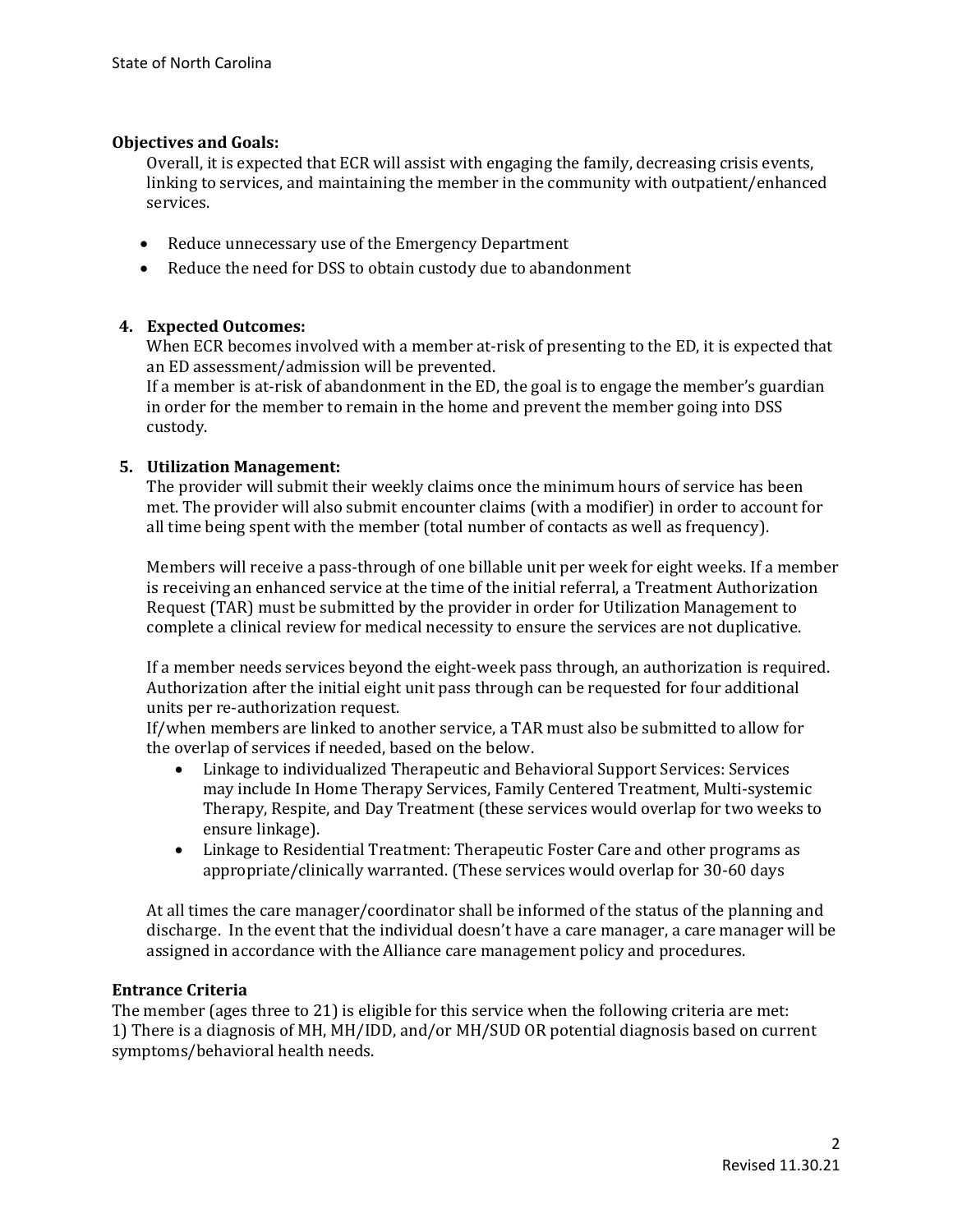2) The member has behavioral health needs at-risk for abandonment, crisis episodes, or restrictive levels of care which includes members who

a) Present to the Emergency Department (ED) or Child/Adolescent Facility Based Crisis facility that are determined to not require admission to Inpatient and whose parent or guardian has stated are unable to return home OR

b) Are admitted to an inpatient unit where there are barriers to discharge such as lack of parent or guardian engagement in discharge planning, need for further specialty care that is not yet identified, etc.

OR

c) Members in a non-therapeutic home such as a DSS foster home, DSS shelter, or kinship placement that are at risk for admission to an emergency room or inpatient based on escalation of behavioral symptoms or known trauma.

3) The member is also the custody of DSS or is at-risk of entry into DSS custody based on potential parental abandonment and the member meets at least one of the following:

a) Has exhibited suicidal gestures or attempts, or self-injurious behavior or current ideation related to suicidal or self-injurious behavior, and is not in need of acute care b) Has exhibited physical aggression or violent behavior towards persons, animals, or property (this risk may also be evidenced by current threats of such aggression)

c) Has run away from home or placements within the last 60 days

d) Has had an occurrence of sexual aggression

e) Has known trauma (i.e., has had a trauma assessment)

f) Has had a hospitalization for behavioral health in the past 30 day

### **Continued Stay Criteria**

The individual continues to meet the entrance criteria and is eligible for additional units per the utilization management requirements.

### **Discharge Criteria**

The individual shall meet at least one of the following:

- The member has been linked to an alternative service
- The member has returned home, and the guardian is not interested in alternative services.
- The member's guardian no longer wants to receive the service.

### **Service Exclusions**

Individuals can receive this service in addition to other Medically necessary Medicaid or State Funded services and in consultation with other services but not at the same time of day as those additional services.

# **EPSDT Special Provision**

# **Exception to Policy Limitations for a Medicaid Beneficiary under 21 Years of Age**  *42 U.S.C. § 1396d(r) [1905(r) of the Social Security Act]*

Early and Periodic Screening, Diagnostic, and Treatment (EPSDT) is a federal Medicaid requirement that requires the state Medicaid agency to cover services, products, or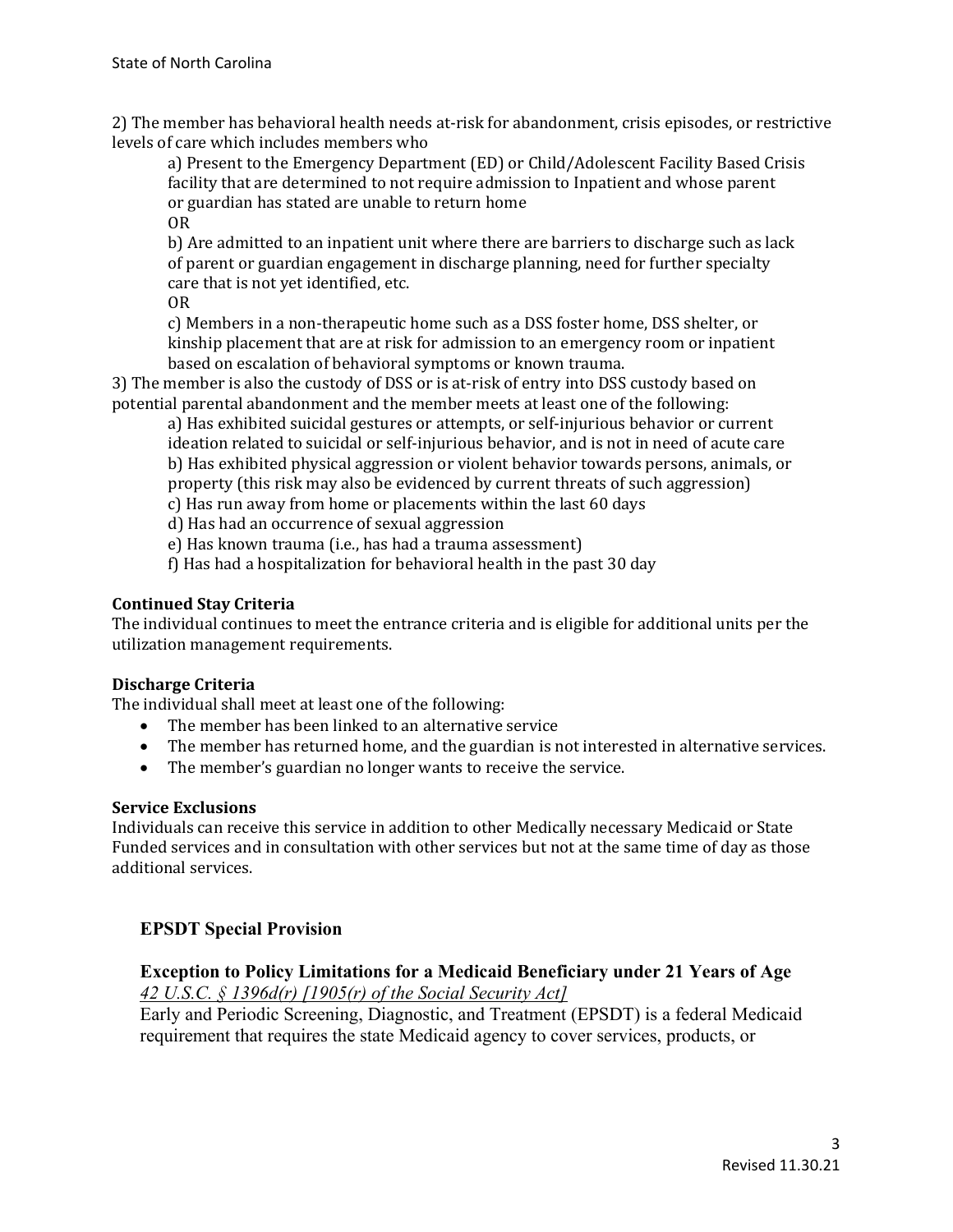procedures for Medicaid beneficiary under 21 years of age if the service is medically necessary health care to correct or ameliorate a defect, physical or mental illness, or a condition [health problem] identified through a screening examination (includes any evaluation by a physician or other licensed practitioner). This means EPSDT covers most of the medical or remedial care a child needs to improve or maintain his or her health in the best condition possible, compensate for a health problem, prevent it from worsening, or prevent the development of additional health problems.

Medically necessary services will be provided in the most economic mode, as long as the treatment made available is similarly efficacious to the service requested by the beneficiary's physician, therapist, or other licensed practitioner; the determination process does not delay the delivery of the needed service; and the determination does not limit the beneficiary's right to a free choice of providers.

EPSDT does not require the state Medicaid agency to provide any service, product, or procedure:

- 1) That is unsafe, ineffective, or experimental or investigational.
- 2) That is not medical in nature or not generally recognized as an accepted method of medical practice or treatment.

# *EPSDT and Prior Approval Requirements*

- 1) If the service, product, or procedure requires prior approval, the fact that the beneficiary is under 21 years of age does NOT eliminate the requirement for prior approval.
- 2) IMPORTANT ADDITIONAL INFORMATION about EPSDT and prior approval is found in the *NCTracks Provider Claims and Billing Assistance Guide,* and on the EPSDT provider page. The Web addresses are specified below.

*NCTracks Provider Claims and Billing Assistance Guide*:

https://www.nctracks.nc.gov/content/public/providers/provider-manuals.html

EPSDT provider page: http://www.ncdhhs.gov/dma/epsdt/

Service limitations on scope, amount, duration, frequency, location of service, and other specific criteria described in clinical coverage policies may be exceeded or may not apply as long as the provider's documentation shows that the requested service is medically necessary "to correct or ameliorate a defect, physical or mental illness, or a condition" [health problem]; that is, provider documentation shows how the service, product, or procedure meets all EPSDT criteria, including to correct or improve or maintain the beneficiary's health in the best condition possible, compensate for a health problem, prevent it from worsening, or prevent the development of additional health problem.

# **A. Staffing Qualifications, Credentialing Process, and Levels of Supervision Administrative and Clinical) Required:**

# **Provider Requirements**

• Enhanced Crisis Response services must be delivered by staff employed by a mental health,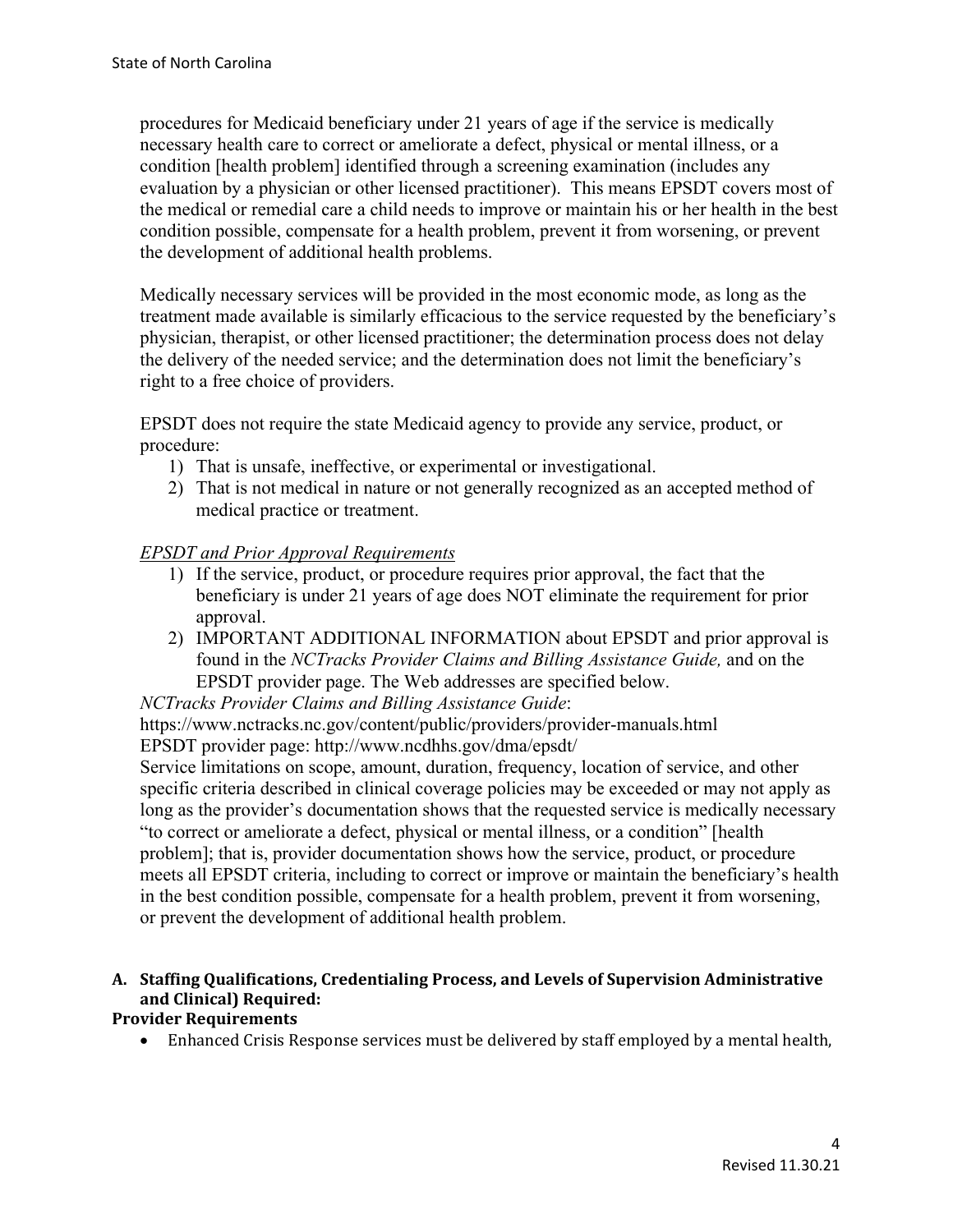substance use, or intellectual and developmental disability (MH/SU/DD) provider organization that meets the provider qualification policies, procedures, and standards established by the Division of Mental Health, Developmental Disabilities and Substance Abuse Services and the requirements of 10A NCAC 27G unless provided by a federally recognized Tribal provider or Indian Health Service (IHS) provider. Those providers must demonstrate substantial equivalency as established in 25 USC 1621t and 1647a.

- These policies and procedures set forth the administrative, financial, clinical, quality improvement, and information services infrastructure necessary to provide services. Provider organizations must demonstrate that they meet these standards by being a member of the Alliance provider network or an IHS provider.
- The organization must be established as a legally recognized entity in the United States and qualified/registered to do business as a corporate entity in the State of North Carolina or federal or tribal entity in compliance with federal or tribal law.
- Additionally, within one year of enrollment as a provider with NC Medicaid, the organization shall achieve national accreditation with one of the accrediting bodies approved by the N.C. Department of Health and Human Services (DHHS) or meet substantial equivalency as allowed by 25 USC 1621t or 1647a.

## **Staffing Requirements**

The service requires a supervisor.The supervisor shall be a licensed mental health professional holding any of the following licenses: licensed psychologist, licensed clinical social worker, licensed professional counselor, or licensed marriage and family therapist. The supervisor shall have three years of clinical experience working with children with serious emotional disturbance, with a minimum of two years post-graduate school.

Full or associate licensed clinician(s) must have at least one year of post-graduate experience working with children with serious emotional disturbance. The licensed clinician shall be a licensed mental health professional holding any of the following licenses: psychologist, licensed clinical social worker, licensed professional counselor, or licensed marriage and family therapist. Associate licensed professionals are acceptable with the required experience. 1:20 caseload but may be prorated.

Also allowed to assist in case coordination and linking tasks are Qualified or Associate Professionals.

Qualified Professional (AP) must have experience working with children with serious emotional disturbances. The AP shall be supervised by a licensed MH professional and receive weekly supervision or as documented in the supervision plan based upon experience and expertise.

Associate Professional (AP) must have experience working with children with serious emotional disturbances. The AP shall be supervised by a licensed MH professional and receive weekly supervision or as documented in the supervision plan based upon experience and expertise.

In addition to routine training required for provider agencies, additional training includes: Introductory Motivational Interviewing Introduction to System of Care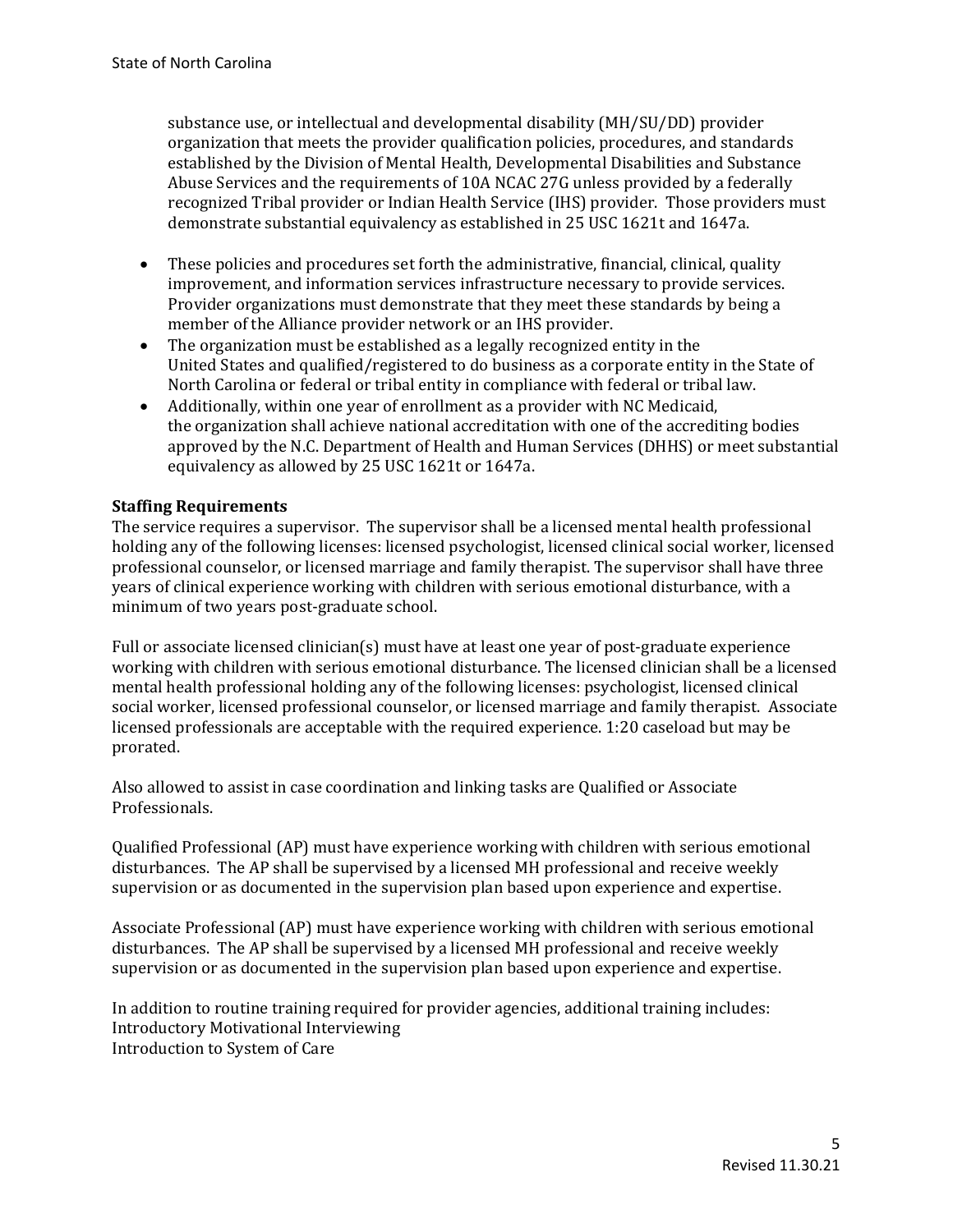Person-Centered Thinking Alternatives to Restrictive Interventions

#### **Supervision:**

Licensed clinicians and associate professionals (AP) must receive scheduled intensive supervision weekly. If supervising more than one clinician or AP, one of the required supervision meetings may occur as a group supervision once per month. Supervisors must also be available to clinicians or APs as needed to staff cases when requested by the licensed clinician or AP or to provide coverage when necessary.

## **B. Unit of Service:**

| <b>Services</b>                 | rate  | unit of<br>service |
|---------------------------------|-------|--------------------|
| <b>Enhanced Crisis Response</b> | \$265 | 1 weekly unit      |
|                                 |       |                    |
|                                 |       |                    |

## **Anticipated Units of Service per Person:**

1 unit per week (weekly per diem) for a minimum of 2 hours. The average member will receive this service for 60-90 days, with expected maximum utilization of one billable unit per week for 12 weeks. Subsequent encounters are submitted in 15-minute units

For any week where less than the required two hours of service is provided, a billable claim should not be submitted.

### **C. Targeted Length of Service:**

This program is intended to be short term, with services lasting on average 60-90 days.

### **D. Describe why this service is needed and is different than any State Plan or alternative service already defined. If implemented in other states, describe successful outcomes.**

This service requires a prompter response. For members in the Emergency Department (ED) or in a non-therapeutic home at risk of admission to the ED, the practitioner will respond within two hours of the referral and for other referrals, response will be on the same day or by end of the following day.

This service allows for a longer enhanced crisis response than is allowed in typical crisis management responses. Based in the home, this service fulfills a gap in care, targeting those youth who are in imminent risk of DSS involvement due to abandonment or other crisis behavior symptoms.

**10.**